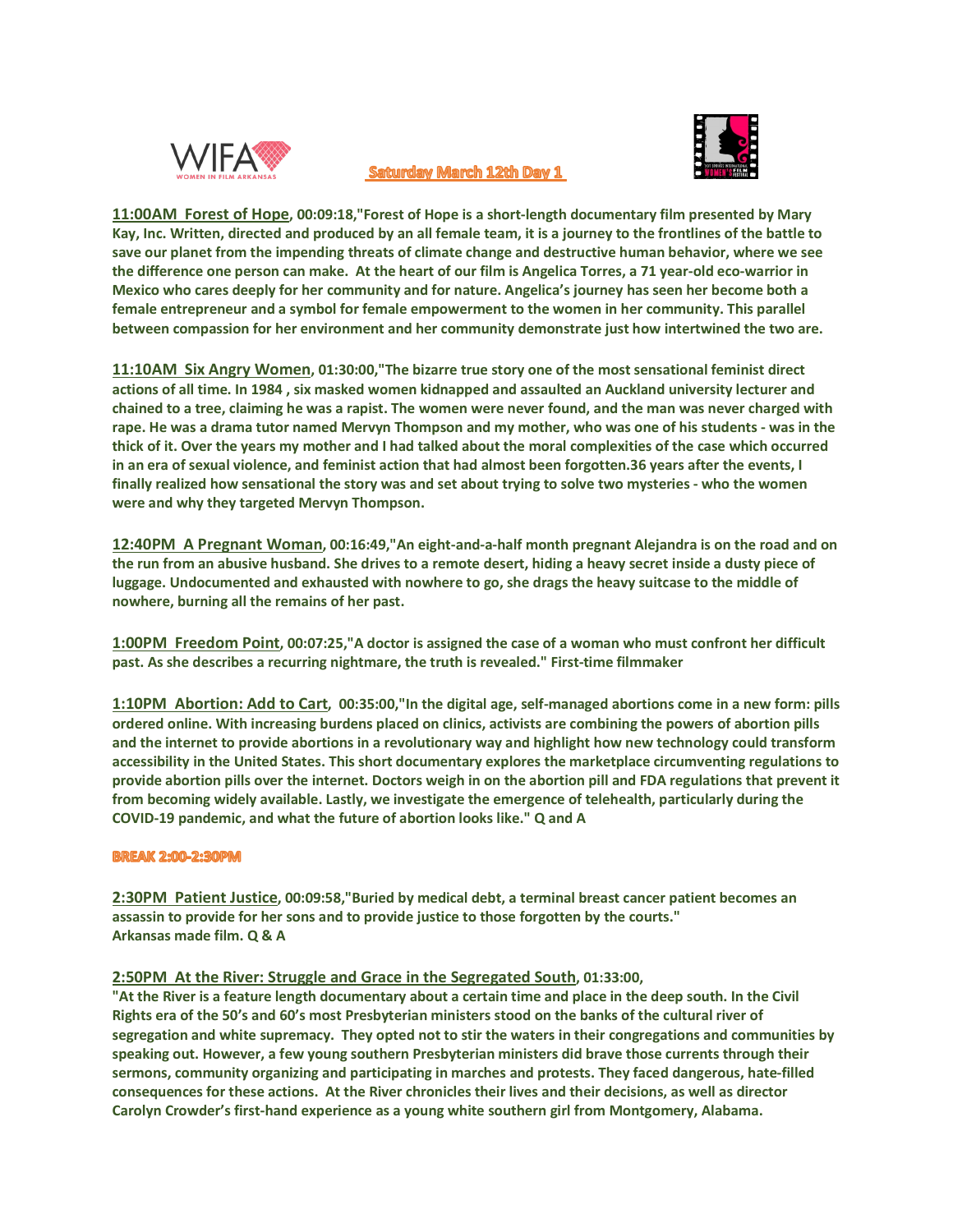**4:25PM The Game Is Up: Disillusioned Trump Voters Tell Their Stories, 01:52:47,"A GOP congressmanturned right wing shock jock; a rising star in the Young Republicans; a party-loyal Ohio farmer; a US Army Veteran & hardcore 'MAGA'; and three evangelicals all recount their evolutions from Trump supporters in 2016 adversaries in 2020. The film takes a deep dive into their motives for voting, their doubts, and the epiphanies that changed their minds." Q & A**

**6:45PM A Place Among the Dead ,01:16:23,"A genre-bending art film, which explores the repercussions of growing up under the sway of narcissism and psychological abuse. In this revealing, terrifying, entirely scripted, meld of fact, fiction and the fantastical, directed by actress ("Drusilla" in Buffy the Vampire Slayer TV series) and first-time filmmaker Juliet Landau (Martin Landau's daughter). The film stars Juliet Landau, Gary Oldman, Ron Perlman, Robert Patrick, Lance Henriksen, Joss Whedon and Anne Rice. Jules, driven by the demons of her past, embarks on a journey at the potential cost of everything she knows and loves." Q & A**

## **8REAK 8:15-8:30PM**

**8:30PM Marvelous and the Black Hole, 01:21:00," A teenage delinquent teams up with a surly children's party magician to navigate her dysfunctional family and inner demons. Starring MIYA CECH Four Time Emmy Award Winner and Seven Time Golden Globe Nominee RHEA PERLMAN From First-time Filmmaker KATE TSANG "Marvelous and the Black Hole" will make you believe in magic"** 

**9:55PM ENOUGH! Lebanon's Darkest Hour, 01:30:00,"The eyes of the world were forced to turn their gaze upon Lebanon, not only because of the Beirut Port explosion that devastated this ancient city on 4th August 2020, but also because, sadly, Lebanon stands as an allegory for kleptocratic regimes that have seen a resurgence across the globe, and their catastrophic impact. This film puts the spotlight on this ruling class and the manifold issues facing the country. Through incisive interviews with whistle-blower, former Director-General of the Ministry of Finance, Alain Bifani, and academic and Middle East expert Thanassis Cambanis, the film blows the lid on the under-the-table, pie-sharing deals that have permitted many of these leaders, their families, and cronies to remain in power for decades. The people have a chance to save themselves, their future, and their nation - national elections in May 2022. This film hopes to be the trigger that launches a global movement #freeandfairlebanon to force real change. Seen through the eyes of Lebanese-Australian journalist and filmmaker, Daizy Gedeon, this film is the wake-up call for all people to stand against oppression and corruption by using their voice and democratic right to VOTE - VOTE FOR CHANGE!"**



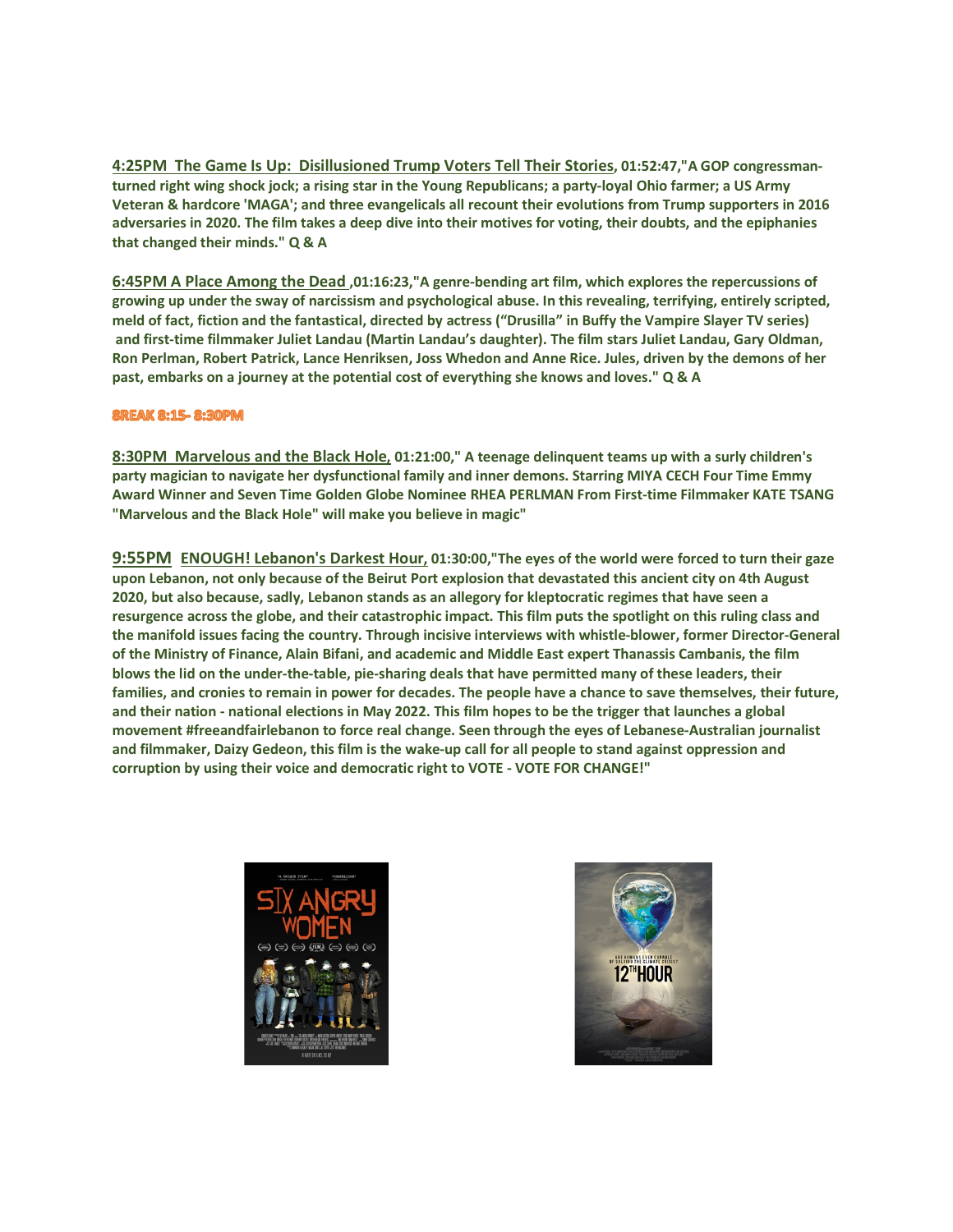# Sunday March 13<sup>th</sup> Day 2

**11:25AM Don't Let Go, 00:09:21,"When Sam and Reggie get engaged, their future seems bright--until a terrible car accident leaves Reggie in a coma. And Sam must confront Reggie's homophobic mother to fight for a place at her hospital bedside before it's too late."**

**11:35AM Women in the Front Seat, 01:14:13,"Fierce, Bold, Fast, Brave! The film paints a vibrant and diverse picture of women who not only drive their motorcycles but drive their lives. This feature documentary captures the growing movement of women hitting the throttle and riding into the wind, breaking social norms and shattering stereotypes about women and women riders. On a transformative solo cross-country quest riding her Indian Scout motorcycle, filmmaker Indy Saini challenges her own fears, facing harsh weather conditions, exhaustion and an existential crisis, to discover who these women are, why they decide to ride, and how they make the leap into the front seat.** 

**12:50PM Couched, 00:07:18,"In a story that would hit close to home for many, ,Josh is having a hard time coming to terms with his break-up with Lola and has a need to visit her. Will his unexpected arrival back on her doorstep help him bring closure, or will it open him up to more pain? As you watch this film, you'll come to your own conclusions about the natural exchange that couples share - a give and take that you may take for granted, until one day it is no longer there."**

**1:00PM Hot Money, 01:58:00,"Former NATO Supreme Allied Commander, General Wesley Clark and his son Wes Clark Jr. take us on a journey through the complicated realities of our financial system and its profound exposure to climate change. Hot Money outs the whole game, the whole charade, the whole crapshoot of the money system with all the humor and intelligence of a New Yorker cartoon. Combined with the wisdom of international business experts and academics, Hot Money is rich with historical context. It severs the knot of economic and political forces that may lead to societal collapse." Oscar Winner, Executive Producer Jeff Bridges. Q & A**

### **BREAK 3:15 - 3:30PM**

**3:30PM You Resemble Me, 01:29:47,"Cultural and intergenerational trauma erupt in this story about two sisters on the outskirts of Paris. After the siblings are torn apart, the eldest, Hasna, struggles to find her identity, leading to a choice that shocks the world. Director Dina Amer takes on one of the darkest issues of our time in an intimate story about family, love, sisterhood, and belonging." Executive Producer Spike Lee** 

**5:05PM Esme, My Love, 01:45:00,"When Hannah notices the symptoms of a terminal and painful illness in her aloof daughter, Esme, she decides to take her on a trip to their abandoned family farm in a desperate attempt to connect before they have to say goodbye." Q & A**

### **BREAK 7:00 -7:30PM**

**7:30PM 12th Hour, 00:51:48,"Much of our population currently lives with hopeful delusions about climate change. These delusions, many of which are built in by evolution, hamper our ability to meaningfully address the problem. Our brains evolved to solve short-term challenges for our survival. Climate change is a long-term challenge to our survival. Can we bridge the gap between these modes of thinking? Emmy-nominated actor David Morse narrates the brutally honest 12th hour with insight from noted evolutionary biologists, climate scientists, cognitive researchers and psychologists. If we have any hope to survive the changes we locked in to our climate, we need to be honest with ourselves and our limitations. The 12th Hour lays out our biases so that we may overcome them."**